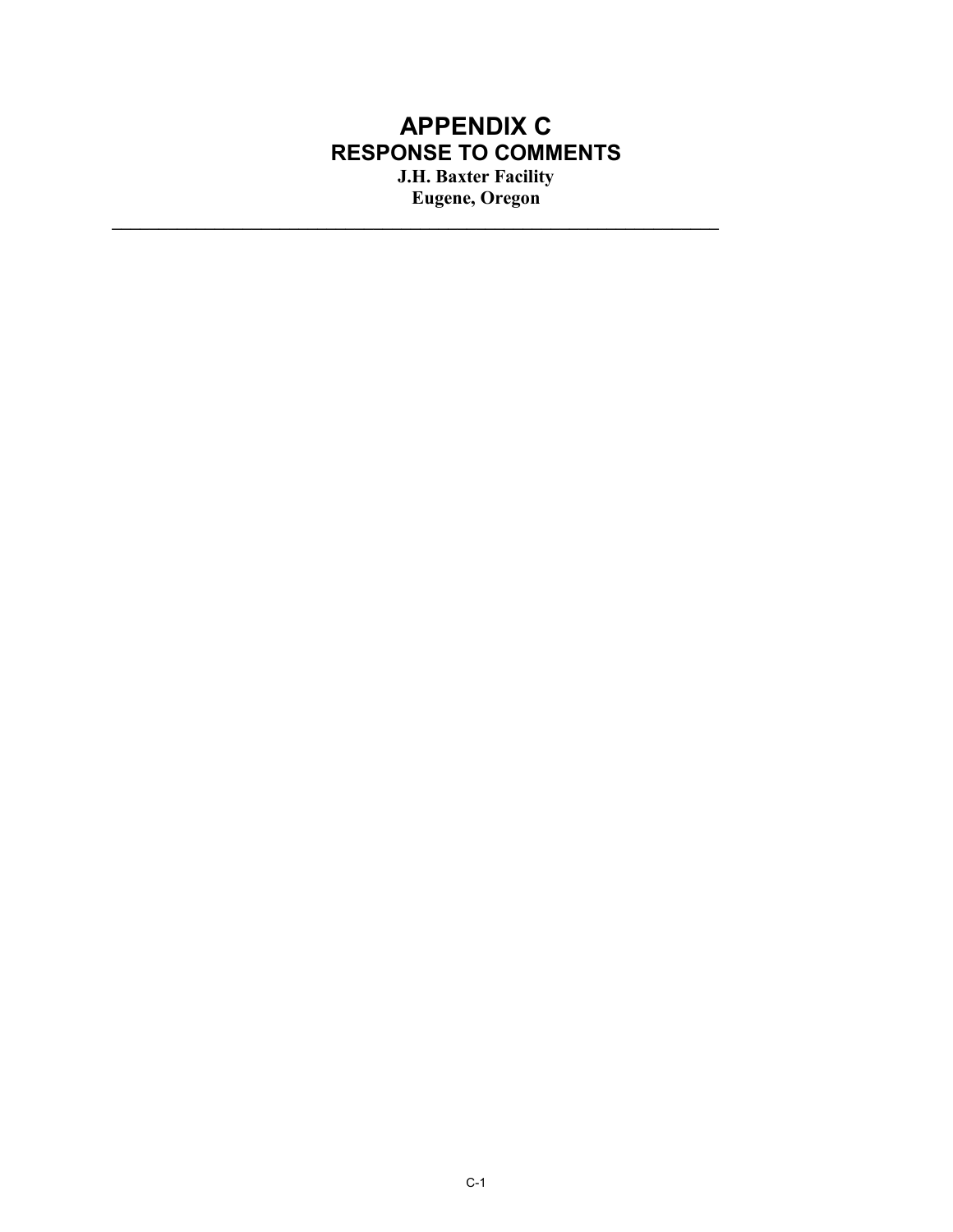## **Table C-1**

## Response to Public Comments on Proposed Cleanup Plan

|                | <b>Comment</b>                                                                                                                                                                                                                                                                                                                                                                              | <b>Response</b>                                                                                                                                                                                                                                                                                                                                                                                                                                                                                                                                                                                                                                                                                                                                                   |
|----------------|---------------------------------------------------------------------------------------------------------------------------------------------------------------------------------------------------------------------------------------------------------------------------------------------------------------------------------------------------------------------------------------------|-------------------------------------------------------------------------------------------------------------------------------------------------------------------------------------------------------------------------------------------------------------------------------------------------------------------------------------------------------------------------------------------------------------------------------------------------------------------------------------------------------------------------------------------------------------------------------------------------------------------------------------------------------------------------------------------------------------------------------------------------------------------|
| $\mathbf{1}$   | I was at the informational session this<br>last week and am urging you to continue<br>with the plans for the cleanup for the<br>Baxter plant. I live down the street and<br>would love to have nontoxic soil under<br>my house asap.                                                                                                                                                        | DEQ plans to finalize this cleanup plan and have Baxter begin to implement it as soon as<br>possible. Based on soil sampling completed off the Baxter property, we have no indication that<br>the soils beneath neighboring homes are toxic. As part of the plan, there will be additional<br>sampling to further confirm these conclusions and monitor the performance of the cleanup.<br>In the groundwater, pentachlorophenol has been detected at 2.3 parts per billion (ppb) in a<br>monitoring well along Hope Loop. This concentration is above the drinking water cleanup level<br>of 0.65 ppb. For this reason, we encourage people to remain connected to and use public<br>water (from EWEB) within the area of concern shown in Appendix B, Figure 7. |
| $\overline{2}$ | On behalf of Eugene neighborhood<br>residents, we sincerely hope that LRAPA<br>and the DEQ will work together in a<br>cohesive and coordinated way to protect<br>the environment and public health from<br>legacy and ongoing pollution at the JH<br>Baxter site. We are getting many<br>questions from West Eugene residents<br>about how much LRAPA is paying<br>attention to this issue. | The Lane Regional Air Protection Agency (LRAPA) and DEQ are in communication regarding this<br>site. We are independent agencies with different regulatory authority, but we strive to stay as<br>coordinated as possible. Several LRAPA staff attended the public meeting on this Record of<br>Decision and DEQ is aware of the air permitting requirements at the Baxter site.                                                                                                                                                                                                                                                                                                                                                                                  |
| 3              | Why are you having the meeting at the<br>community college instead of in the<br>neighborhood? We request a meeting in<br>the neighborhood so more people can<br>attend from the community.                                                                                                                                                                                                  | Other venues in the neighborhood were considered, but the community college was the only<br>one that worked for the dates that all parties had available. The meeting was well attended,<br>but DEQ also provided other ways to obtain information on the project and provide comments.<br>There were 26 formal comments received and addressed in this table, but there also numerous<br>informal comments received and answered through the public comment period.                                                                                                                                                                                                                                                                                              |
| 4              | How toxic is the groundwater still? Why<br>is it safe to garden with water, but not<br>drink it? Is it really safe to wash a dog,                                                                                                                                                                                                                                                           | The groundwater in monitoring wells in the residential areas has pentachlorophenol at<br>concentrations that range from 0.76 to 13 ppb. The cleanup level for drinking water is 0.65<br>ppb.                                                                                                                                                                                                                                                                                                                                                                                                                                                                                                                                                                      |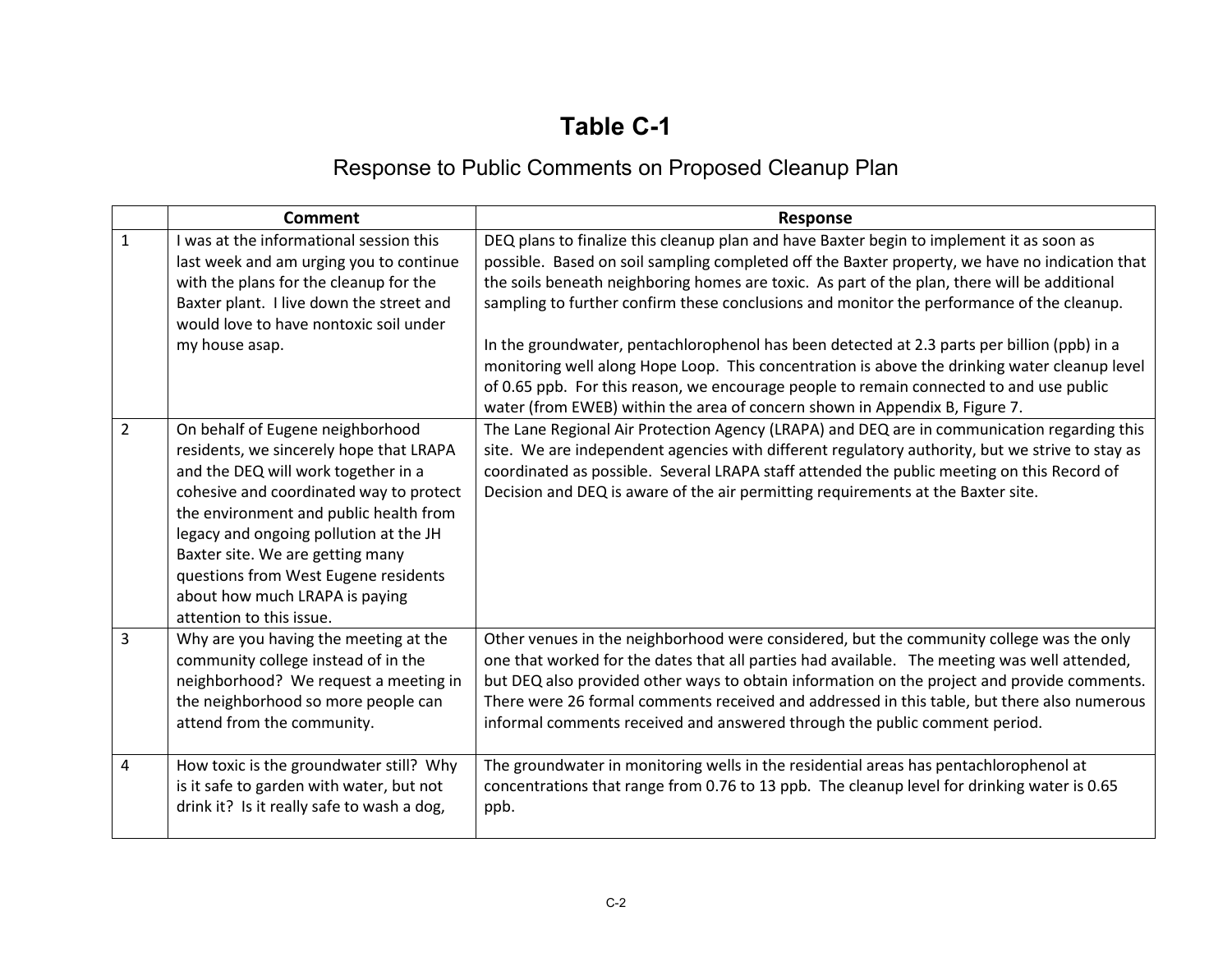|   | let kids play in it, water vegetables that<br>will be consumed?                                                                                       | For the potential harm caused by drinking the water, DEQ assumes a person is drinking 2 liters<br>(roughly half a gallon) of contaminated water, every day, for 30 years. The amount of water<br>that is accidentally ingested or otherwise contacted during other activities is much less and the<br>washing and irrigation activities generally do not occur 365 days per year. This leads to a<br>significantly lower risk from these activities. Further, pentachlorophenol has not been<br>detected in the irrigation wells that do exist in the area. It has only been found in the<br>monitoring wells.<br>If individuals are still concerned, EWEB/municipal water can be used for outdoor purposes as<br>well.                                                                       |
|---|-------------------------------------------------------------------------------------------------------------------------------------------------------|-----------------------------------------------------------------------------------------------------------------------------------------------------------------------------------------------------------------------------------------------------------------------------------------------------------------------------------------------------------------------------------------------------------------------------------------------------------------------------------------------------------------------------------------------------------------------------------------------------------------------------------------------------------------------------------------------------------------------------------------------------------------------------------------------|
| 5 | What are the current concentrations in<br>the wells?                                                                                                  | Pentachlorophenol is the only chemical being detected in monitoring wells off the facility and<br>the concentrations in these monitoring wells in the residential areas range from 0.76 to 13<br>ppb. One well in the industrial area immediately west of Baxter's facility has a concentration<br>of 32 ppb.<br>On Baxter's property, groundwater concentrations range as high as 1800 ppb, but this water is<br>being captured and treated by the groundwater extraction system that will continue to<br>operate under this cleanup plan.<br>The historical groundwater monitoring reports are available on the Oregon DEQ Environmental<br>Cleanup Site Information (ECSI) database: ECSI Search (Site ID 55) and future reports will be<br>uploaded to this site after they are reviewed. |
| 6 | There are multiple people reporting<br>irritation around their mouth, hives, nose<br>bleeds, and many reports of bad odors<br>associated with Baxter. | DEQ recommends first contacting your primary care provider with any health concerns. There<br>could be many causes for these symptoms, and your doctor is most qualified to determine<br>what is causing them.<br>The Oregon Health Authority (OHA) has also indicated that "we can smell many hazardous                                                                                                                                                                                                                                                                                                                                                                                                                                                                                      |
|   |                                                                                                                                                       | substances before they are at harmful levels, however for some people, even non-hazardous<br>levels of a chemical can cause health symptoms, which are caused by the smell itself."<br>For more information on odors, see Oregon Health Authority's website "Odors and Your<br>Health":                                                                                                                                                                                                                                                                                                                                                                                                                                                                                                       |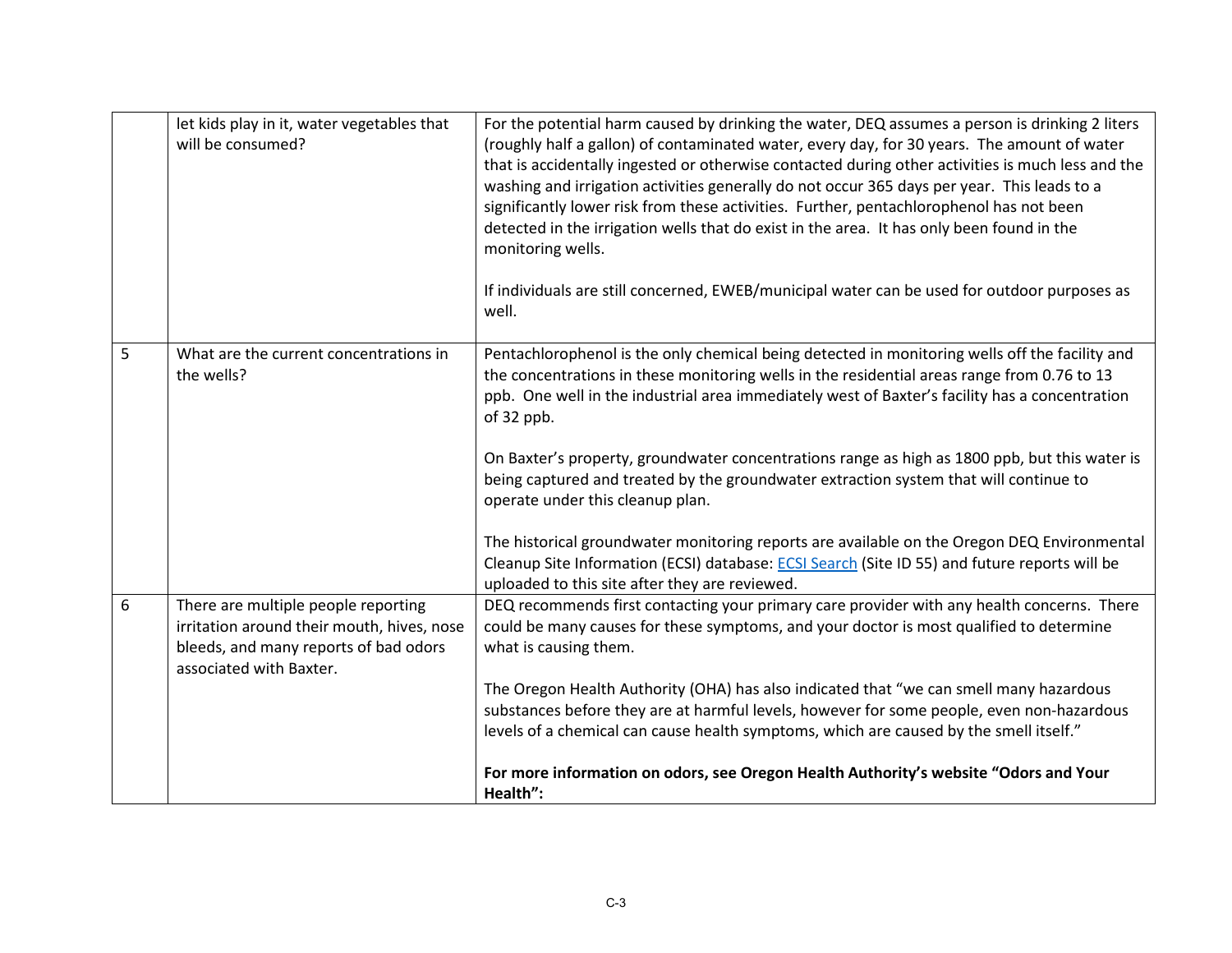|                |                                                                                                                                                                                                                                                                                                                                                                                                                                                                                                  | https://www.oregon.gov/oha/PH/HEALTHYENVIRONMENTS/HEALTHYNEIGHBORHOODS/TO<br>XICSUBSTANCES/Pages/Odors-.aspx                                                                                                                                                                                                                                                                                                                                                                                                                                                                                                                                                                                                          |
|----------------|--------------------------------------------------------------------------------------------------------------------------------------------------------------------------------------------------------------------------------------------------------------------------------------------------------------------------------------------------------------------------------------------------------------------------------------------------------------------------------------------------|-----------------------------------------------------------------------------------------------------------------------------------------------------------------------------------------------------------------------------------------------------------------------------------------------------------------------------------------------------------------------------------------------------------------------------------------------------------------------------------------------------------------------------------------------------------------------------------------------------------------------------------------------------------------------------------------------------------------------|
|                |                                                                                                                                                                                                                                                                                                                                                                                                                                                                                                  | LRAPA is the agency overseeing the air emissions at JH Baxter. This comment has been<br>forwarded to LRAPA, and community members can contact them to file a complaint or obtain<br>details on the air emissions and permitting at the facility by visiting the LRAPA website at:<br>www.lrapa.org                                                                                                                                                                                                                                                                                                                                                                                                                    |
|                |                                                                                                                                                                                                                                                                                                                                                                                                                                                                                                  | Or calling 541-736-1056.                                                                                                                                                                                                                                                                                                                                                                                                                                                                                                                                                                                                                                                                                              |
|                |                                                                                                                                                                                                                                                                                                                                                                                                                                                                                                  | The LRAPA complaint line is: 541-726-1930<br>The online complaint form is at: http://www.lrapa.org/FormCenter/Online-Complaint-<br>3/Online-Complaint-Form-43                                                                                                                                                                                                                                                                                                                                                                                                                                                                                                                                                         |
| $\overline{7}$ | Reports that bad odors are now a bigger<br>problem at night.                                                                                                                                                                                                                                                                                                                                                                                                                                     | This comment has been forwarded to LRAPA. See also the response to comment 6 above.                                                                                                                                                                                                                                                                                                                                                                                                                                                                                                                                                                                                                                   |
| 8              | Chromium: We object to chromium being<br>dismissed from the ecological risk<br>calculations. The DEQ reports that<br>chromium is above risk-based screening<br>levels, but not above the background<br>levels. We feel that it is obvious that<br>because the site is located in an industrial<br>area, chromium background levels are<br>bound to be above normal.<br><b>PPFor the exposed population it is</b><br>important to include chromium in the<br>DEQ cleanup and monitoring proposal. | In DEQ's study of naturally-occurring metal concentrations in soils, entitled "Development of<br>Oregon Background Metals Concentrations in Soil", published in March 2013, it was<br>determined that naturally-occurring chromium concentrations in the Willamette Valley are 100<br>mg/kg (https://www.oregon.gov/deq/FilterDocs/DebORbackgroundMetal.pdf). This is the<br>concentration of chromium outside of any industrial sources in the Willamette Valley. The site<br>concentrations of chromium were below that concentration and therefore DEQ cannot require<br>cleanup to a lower level. There should be no higher risk from chromium at the Baxter facility<br>than elsewhere in the Willamette Valley. |
| 9              | We are concerned about the soil and<br>water in the stormwater ditches. Kids<br>play in them, animals may drink from<br>them, people could come into contact                                                                                                                                                                                                                                                                                                                                     | Historical sampling completed in the ditches has not shown any contamination above cleanup<br>levels.                                                                                                                                                                                                                                                                                                                                                                                                                                                                                                                                                                                                                 |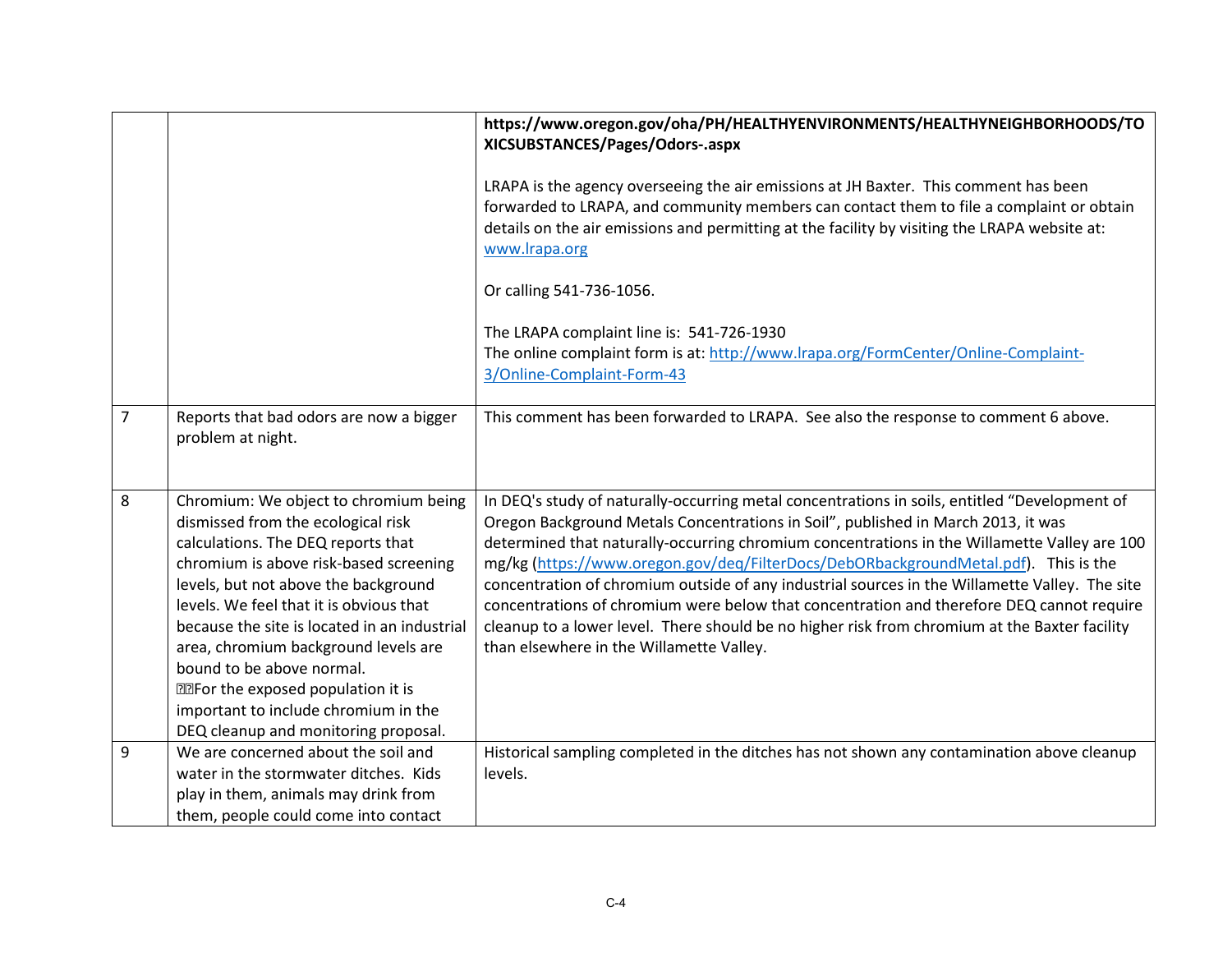| 10 | with many contaminants there. Has<br>there really been enough sampling done<br>there to know the risk?<br>The groundwater plume in the staff | The stormwater discharge from the facility is also sampled regularly to make sure it complies<br>with the water quality discharge permit.<br>More samples will be collected from the sediment and water in the ditches to update the<br>historical evaluation. DEQ expects these concentrations will be less than what has been<br>discovered historically, but sample data will be carefully evaluated and cleanup decisions will<br>be made accordingly.<br>This figure was fixed and is available on DEQ's Environmental Cleanup Site Information (ECSI)                                                                                                                                                                                                                                                                                                                                                    |
|----|----------------------------------------------------------------------------------------------------------------------------------------------|----------------------------------------------------------------------------------------------------------------------------------------------------------------------------------------------------------------------------------------------------------------------------------------------------------------------------------------------------------------------------------------------------------------------------------------------------------------------------------------------------------------------------------------------------------------------------------------------------------------------------------------------------------------------------------------------------------------------------------------------------------------------------------------------------------------------------------------------------------------------------------------------------------------|
|    | report is difficult to read. Can you make<br>the figure more clear?                                                                          | database: ECSI Search (Site ID 55) as well as in the final Record of Decision.                                                                                                                                                                                                                                                                                                                                                                                                                                                                                                                                                                                                                                                                                                                                                                                                                                 |
| 11 | How can someone get information on the<br>sampling results at the outfalls of the<br>stormwater discharge?                                   | The ongoing sampling of the stormwater discharge is reported to the DEQ Water Quality<br>program via Discharge Monitoring Reports. The most recent National Pollutant Discharge<br>Elimination System permit monthly discharge monitoring report summary data are available<br>from the following EPA website: https://echo.epa.gov/ using the EPA reference No<br>OR0021911.                                                                                                                                                                                                                                                                                                                                                                                                                                                                                                                                  |
|    |                                                                                                                                              | Other Discharge Monitoring Report data can be obtained by submitting a public records<br>request to DEQ's Water Quality Program as described here:<br>https://www.oregon.gov/deq/about-us/Pages/Requesting-Public-Records-Form.aspx                                                                                                                                                                                                                                                                                                                                                                                                                                                                                                                                                                                                                                                                            |
| 12 | What exactly does the stormwater<br>treatment system entail? How does it<br>work?                                                            | 1. Stormwater is collected and stored in three storage tanks before being pumped into the<br>treatment system at a steady rate.<br>2. pH is adjusted and a floccing agent is added (flocculation refers to the process by which fine<br>particulates are caused to clump together into a floc). Then the water is sent to a clarifier unit<br>to remove solids.<br>3. Sludge pulled off the bottom of the clarifier is pumped through a filter press. The filter cake<br>is sent to a landfill and the water sent back into the treatment process.<br>4. Treated water coming off the top of the clarifier is passed through a sand filter and then the<br>pH adjusted again.<br>5. The pH-adjusted water passes through a granular activated carbon system to remove<br>contaminants remaining in the water.<br>6. Treated water is discharged at Outfall 001 at the south side of the property into a ditch. |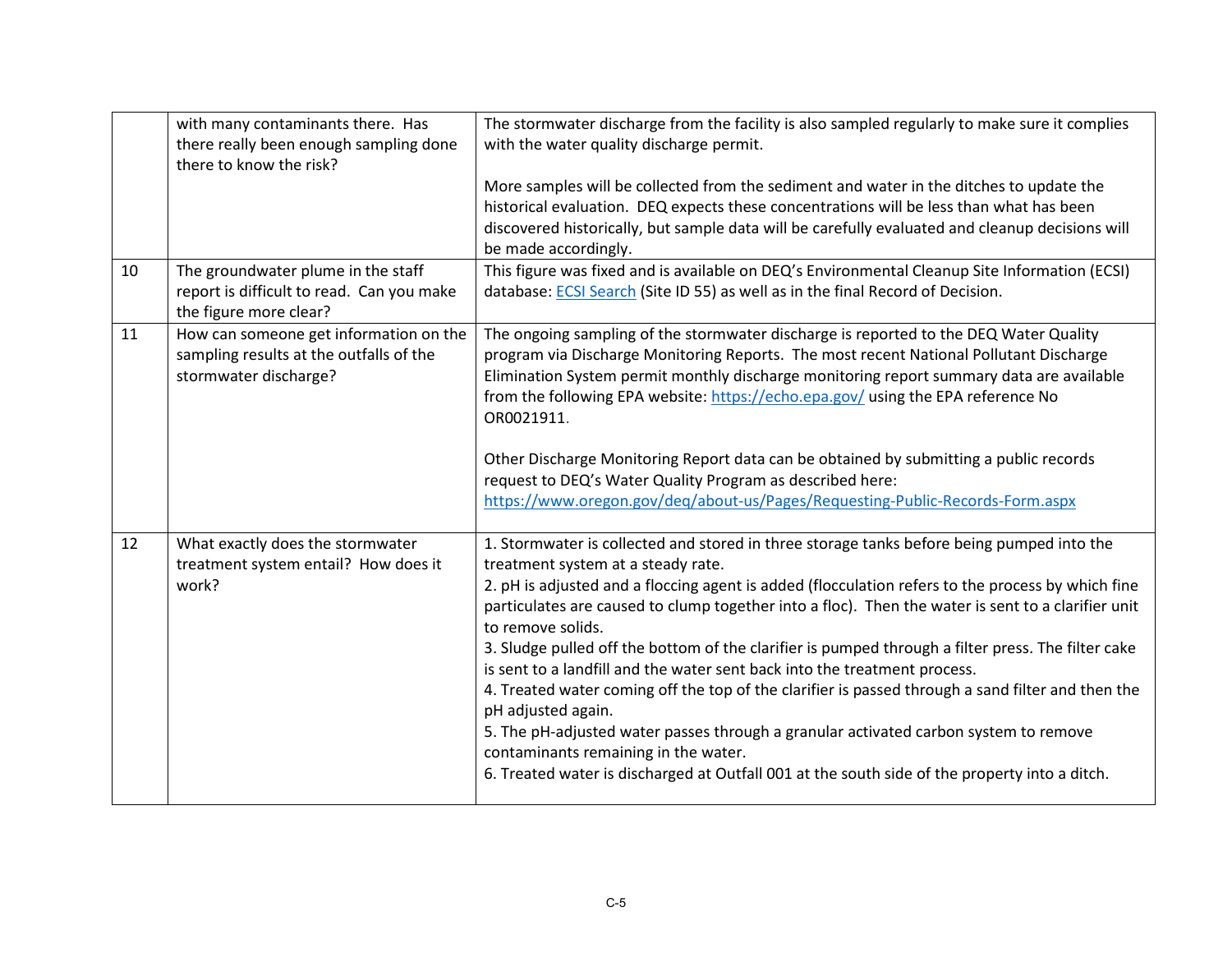|    |                                                                                                                                                                       | For further information, you may contact the DEQ Water Quality Program, whose contact<br>information is:<br>165 East 7th Avenue, Suite 100<br>Eugene, OR 97401<br>541-686-7930                                                                                                                                                                                                                                                                                                                                                                                                                                                                                                                                                                                                                                                                                                                                                                                                                                                                                                                                                                |
|----|-----------------------------------------------------------------------------------------------------------------------------------------------------------------------|-----------------------------------------------------------------------------------------------------------------------------------------------------------------------------------------------------------------------------------------------------------------------------------------------------------------------------------------------------------------------------------------------------------------------------------------------------------------------------------------------------------------------------------------------------------------------------------------------------------------------------------------------------------------------------------------------------------------------------------------------------------------------------------------------------------------------------------------------------------------------------------------------------------------------------------------------------------------------------------------------------------------------------------------------------------------------------------------------------------------------------------------------|
| 13 | Is there third-party sampling being done<br>or does Baxter do their own<br>sampling? Baxter should not be trusted<br>to do their own sampling.                        | Baxter does some of their own sampling following a work plan reviewed and approved by DEQ.<br>A consulting firm hired by Baxter conducted the historic remedial investigations, but now a<br>Baxter employee completes the routine groundwater sampling. The groundwater samples are<br>submitted via a chain of custody to a certified lab. The results are then sent to a consulting<br>firm, with a Registered Geologist, for review. This firm then puts the data into a report for<br>review by DEQ. DEQ reviews the historical data, sampling field notes, chain-of-custody details,<br>quality assurance samples, and evaluates if all the lines of evidence on sampling procedures<br>and results are consistent.<br>On occasion, DEQ has and will go out to the site to oversee the sampling efforts in the field and<br>verify the sampler is following proper procedures. Based on DEQ's review over many years and<br>all the lines of data, we see no evidence that Baxter should not be trusted to continue this<br>process.<br>The additional soil, sediment, and surface water sample collection off-site will be a different |
|    |                                                                                                                                                                       | process that will be approved in a future sampling and analysis plan and reviewed by DEQ.<br>This will have more field oversight by DEQ.                                                                                                                                                                                                                                                                                                                                                                                                                                                                                                                                                                                                                                                                                                                                                                                                                                                                                                                                                                                                      |
| 14 | The Oregon Health Authority assessment<br>was not adequate. They dismissed the<br>cancer cluster as being due to smoking,<br>but no indication that smoking rates are | This comment has been referred to the Oregon Health Authority (OHA). OHA completes an<br>independent review of the available information and draws their conclusions based on their<br>expertise in public health.                                                                                                                                                                                                                                                                                                                                                                                                                                                                                                                                                                                                                                                                                                                                                                                                                                                                                                                            |
|    | any higher than average in these<br>neighborhoods.                                                                                                                    | OHA's findings in this case were "higher than expected rates of lung cancer. Further<br>investigation based on vital records information showed a strong link to tobacco use among<br>those affected. Also, because many of the cases had more than one risk factor, OHA was<br>unable to determine if the cause for the significant elevations of lung cancer in these areas was<br>due to environmental contaminants in the air."                                                                                                                                                                                                                                                                                                                                                                                                                                                                                                                                                                                                                                                                                                           |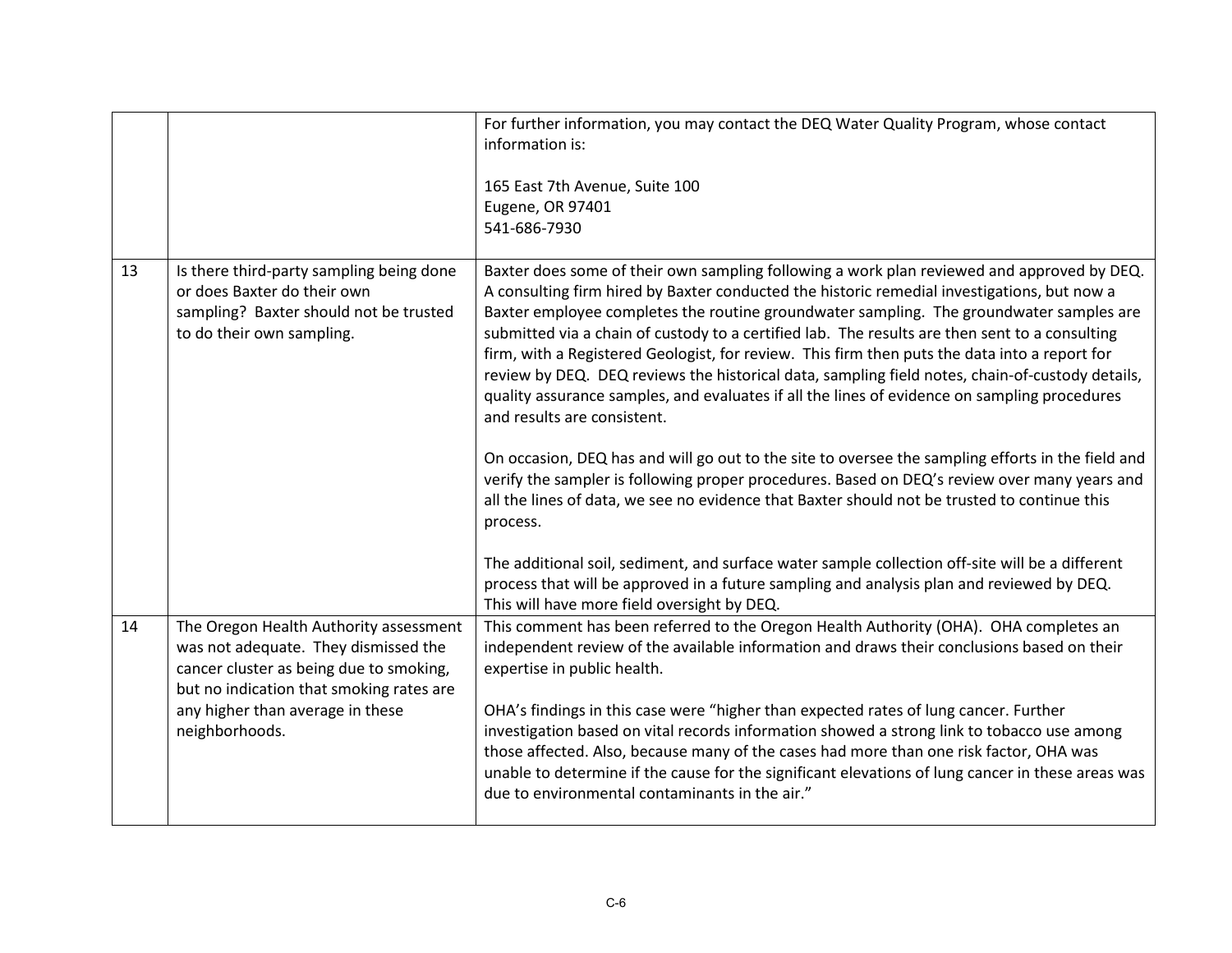|    |                                              | For additional information or questions regarding OHA's cancer analysis, please visit OHA's       |
|----|----------------------------------------------|---------------------------------------------------------------------------------------------------|
|    |                                              | website or contact:                                                                               |
|    |                                              | <b>Todd Hudson</b>                                                                                |
|    |                                              | <b>Public Health Toxicologist</b>                                                                 |
|    |                                              | 971-673-0024                                                                                      |
|    |                                              | todd.hudson@state.or.us                                                                           |
| 15 | Many people in the neighborhood are          | DEQ is asking Baxter to conduct updated sampling of the surface water, sediment, and soil         |
|    | very concerned about the odors and air       | around the facility. This will help DEQ to assess if any contaminants are being deposited on the  |
|    | quality that they know are coming from       | soil from the air emissions.                                                                      |
|    | Baxter's facility. We understand LRAPA       |                                                                                                   |
|    | has jurisdiction over the air permit, but    |                                                                                                   |
|    | what about contaminants in the soils that    |                                                                                                   |
|    | are falling out of those air emissions.      |                                                                                                   |
| 16 | I have two dogs that died within 7           | DEQ is sorry for your loss. Based on your comment, DEQ went back and reviewed the risk            |
|    | months of each other, both from              | assessment and all of the data. The risk assessment did not specifically evaluate dogs, but it    |
|    | Hermangiosarcoma. Additionally I have        | did look at small children spending significant time in the ditches. An unacceptable risk was not |
|    | another dog still suffering with             | identified, however DEQ is asking Baxter to conduct updated sampling of the surface water,        |
|    | Lymphoma, he was diagnosed a week            | sediment, and soil associated with their facility and we will re-evaluate the risks with the new  |
|    | before my second dog died in January. So     | data.                                                                                             |
|    | Hali, the Black Lab died in June, 2018,      |                                                                                                   |
|    | Buddy, the white spotted Heeler died in      | DEQ forwarded your comment to the Oregon Health Authority and they have noted the                 |
|    | Jan. 2019. Dingo, the oldest of the three    | instance. They are not qualified to diagnose the cause of an individual case or exposure          |
|    | is also a Heeler is still, but has Leukemia. | because cancer is a complex disease, but they have heard your case and DEQ will continue to       |
|    | I'm sending a picture of the fields that I   | share data with them for their evaluation as appropriate.                                         |
|    | walked them in and around (located           |                                                                                                   |
|    | south of the facility). The first aerial pic |                                                                                                   |
|    | has Baxter's circled toward the top and      |                                                                                                   |
|    | the field at the bottom. That's the frisbee  |                                                                                                   |
|    | field that we had just started taking them   |                                                                                                   |
|    | too a year before the first 2 died. The      |                                                                                                   |
|    | second picture is where we used to walk      |                                                                                                   |
|    | them all the time, there are vernal pools    |                                                                                                   |
|    | there that collect from a drain that flows   |                                                                                                   |
|    | downstream from Baxter's (to the west        |                                                                                                   |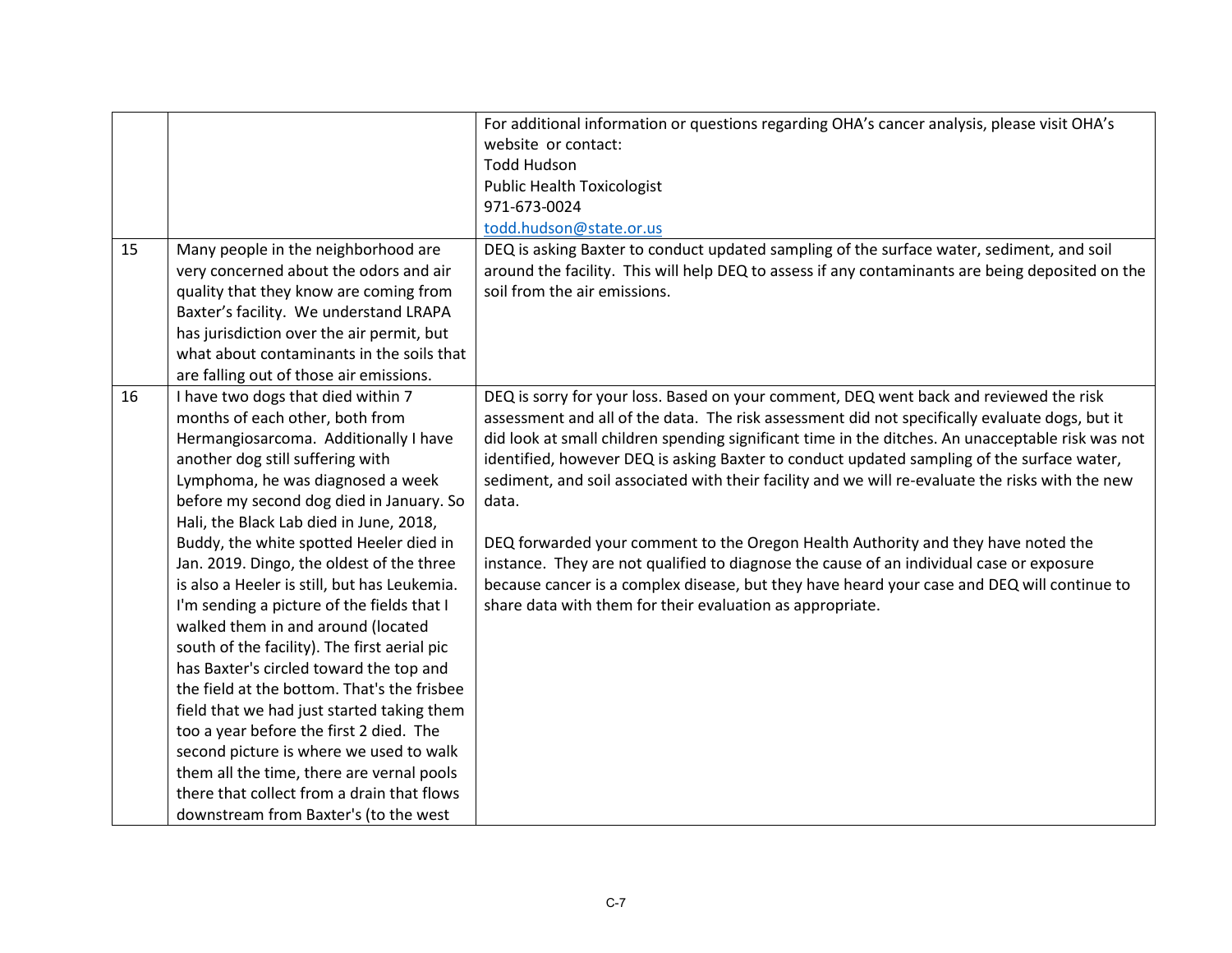|    | of the facility, west of Bertelsen Rd).<br>This is the place I thought would be a<br>good starting test spot to see how far<br>down the contamination might had<br>flowed down from Baxter's over the<br>years. Both Hermangiosarcoma and<br>Lymphoma can be caused by arsenic,                                                                     |                                                                                                                                                                                                                                                                                                                                                                                                                                                                                                                                                                                                                                                                                                                                                                                               |
|----|-----------------------------------------------------------------------------------------------------------------------------------------------------------------------------------------------------------------------------------------------------------------------------------------------------------------------------------------------------|-----------------------------------------------------------------------------------------------------------------------------------------------------------------------------------------------------------------------------------------------------------------------------------------------------------------------------------------------------------------------------------------------------------------------------------------------------------------------------------------------------------------------------------------------------------------------------------------------------------------------------------------------------------------------------------------------------------------------------------------------------------------------------------------------|
|    | Baxter's has contaminated many<br>chemicals in and around their plant,<br>Arsenic is one of them.                                                                                                                                                                                                                                                   |                                                                                                                                                                                                                                                                                                                                                                                                                                                                                                                                                                                                                                                                                                                                                                                               |
| 17 | This is extremely worrisome. My husband<br>and I bought a home within a mile from<br>this facility to build a family and have                                                                                                                                                                                                                       | Based on many years of sampling, DEQ has no evidence of neighbors being exposed to harmful<br>contamination from the JH Baxter facility.                                                                                                                                                                                                                                                                                                                                                                                                                                                                                                                                                                                                                                                      |
|    | kids. Upon learning about this toxic plant,<br>I am now scared to have kids and regret<br>buying this home.<br>I will be ACTIVELY watching this facility,<br>and will take ALL necessary steps to<br>ensure my active role in this community<br>to make sure that this company is moving<br>forward with the kids, school and<br>community in mind. | Oregon Health Authority completed two Health Consultations, in 2004 and 2007, regarding<br>health concerns near the JH Baxter facility. These documents examined issues about air<br>contaminants and cancer rates in neighborhoods around the facility. These Health<br>Consultations are available at the following website:<br>https://www.oregon.gov/oha/PH/HEALTHYENVIRONMENTS/TRACKINGASSESSMENT/ENVIRON<br>MENTALHEALTHASSESSMENT/Pages/bxsite.aspx.<br>The Lane Regional Air Protection Agency is regulating the air emissions. Based on the soil,<br>surface water, sediment, and groundwater data that DEQ has evaluated, the only danger to<br>residents in the area from soil and groundwater contamination would be if you are using a<br>backyard well for your drinking water. |
|    |                                                                                                                                                                                                                                                                                                                                                     | We have surveyed the area numerous times and have not found any drinking water wells so<br>we do not believe anyone is currently being exposed via drinking the groundwater. The<br>Eugene Water and Electric Board supplies clean drinking water to the entire area so it is<br>unlikely that there would be a drinking water well installed in the future. If you do have a<br>drinking water well at your property, please let us know and we will determine if there could<br>be a risk.                                                                                                                                                                                                                                                                                                  |
|    |                                                                                                                                                                                                                                                                                                                                                     | DEQ is moving forward with this cleanup plan at the Baxter facility to further reduce the<br>potential for harmful effects. Implementation of this plan will begin this year.                                                                                                                                                                                                                                                                                                                                                                                                                                                                                                                                                                                                                 |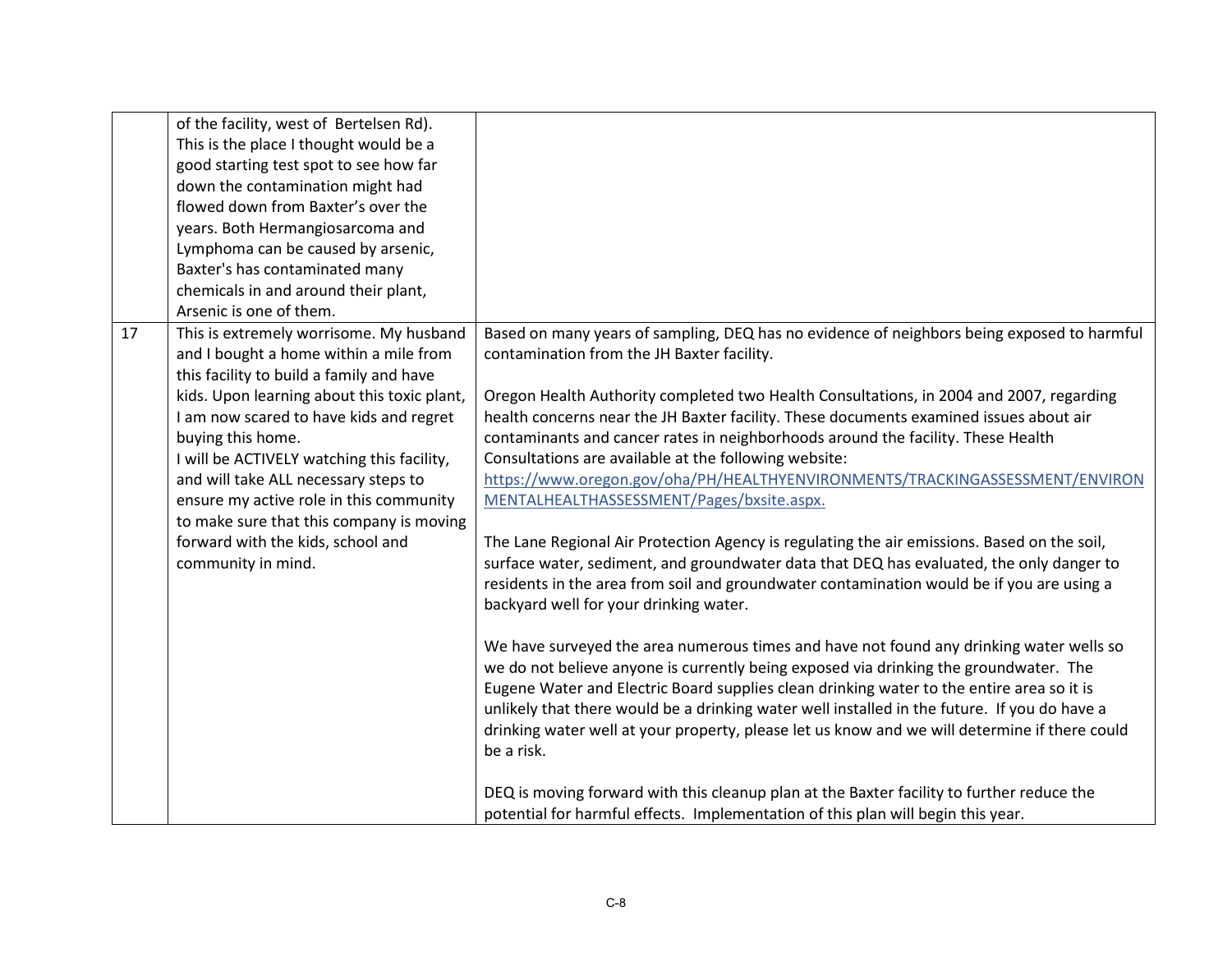| 18 | If I have plants and vegetable garden and<br>I use contaminated water to water the<br>plants, can I eat the vegetables? Will the<br>vegetables be contaminated? I also have<br>apple trees and plums. Can I eat the<br>fruit?                                                                        | The location of your home does not have groundwater with contamination underneath it and<br>our records show that you get your water from the Eugene Water and Electric Board.<br>However, even if you were using the water that is impacted from the Baxter facility, the risk<br>assessment concluded that the levels are low enough that your vegetables would be okay to<br>eat.<br>Washing your fruit and vegetables before eating is recommended. This recommendation is not<br>due to the groundwater contamination, but because you live near a busy road and a large<br>industrial area that may kick up dust or other airborne particles that are preferable to wash off,<br>rather than consume. You can read OHA's "Healthy Gardening Fact Sheet" at this link:<br>https://www.oregon.gov/oha/PH/HEALTHYENVIRONMENTS/HEALTHYNEIGHBORHOODS/HEAL<br>THYGARDENING/Pages/index.aspx |
|----|------------------------------------------------------------------------------------------------------------------------------------------------------------------------------------------------------------------------------------------------------------------------------------------------------|---------------------------------------------------------------------------------------------------------------------------------------------------------------------------------------------------------------------------------------------------------------------------------------------------------------------------------------------------------------------------------------------------------------------------------------------------------------------------------------------------------------------------------------------------------------------------------------------------------------------------------------------------------------------------------------------------------------------------------------------------------------------------------------------------------------------------------------------------------------------------------------------|
| 19 | We would like to see more coordination<br>between DEQ and LRAPA regarding multi-<br>media environmental toxic pollution. It is<br>well known, what goes up in the air can<br>(and will) settle out in soil and surface<br>waters.                                                                    | DEQ and LRAPA are in communication about this project. Not all of the chemicals that may be<br>emitted at the Baxter facility will fall to the ground. Many chemicals are degraded, dispersed,<br>and/or destroyed when released into the air.<br>However, DEQ concurs with the need to update the soil, sediment, and surface water around<br>the facility to evaluate what might be impacting the surface. DEQ will be asking Baxter to<br>develop a sampling and analysis plan for this updated sampling and to implement it as soon as<br>possible.                                                                                                                                                                                                                                                                                                                                     |
| 20 | Air Sampling: We would like to see DEQ<br>suggest to LRAPA to carry out fence-line<br>(air) and collaborate on moss sampling<br>for heavy metals and other multi-media<br>pollutants.                                                                                                                | This comment has been referred to LRAPA.                                                                                                                                                                                                                                                                                                                                                                                                                                                                                                                                                                                                                                                                                                                                                                                                                                                    |
| 21 | <b>Water Quality Sampling and Monitoring:</b><br>It is a high priority that DEQ conduct<br>down gradient (surface water) testing for<br>toxics known to be used at Baxter.<br>o Importantly we would like to see water<br>quality testing downstream of the<br>Roosevelt Channel as well as the more | DEQ concurs with the need to update the soil, sediment, and surface water around the facility<br>to evaluate what might be impacting the surface. DEQ will be asking Baxter to develop a<br>sampling and analysis plan for this updated sampling and to implement it as soon as possible.<br>There is a figure from the presentation at the public meeting that shows the stormwater<br>connections around the facility. This figure will also be in the Record of Decision. Tthe City of<br>Eugene has jurisdiction of the stormwater system in area. More information can obtained at<br>https://www.eugene-or.gov/463/Stormwater or by calling them at 541-682-4800.                                                                                                                                                                                                                     |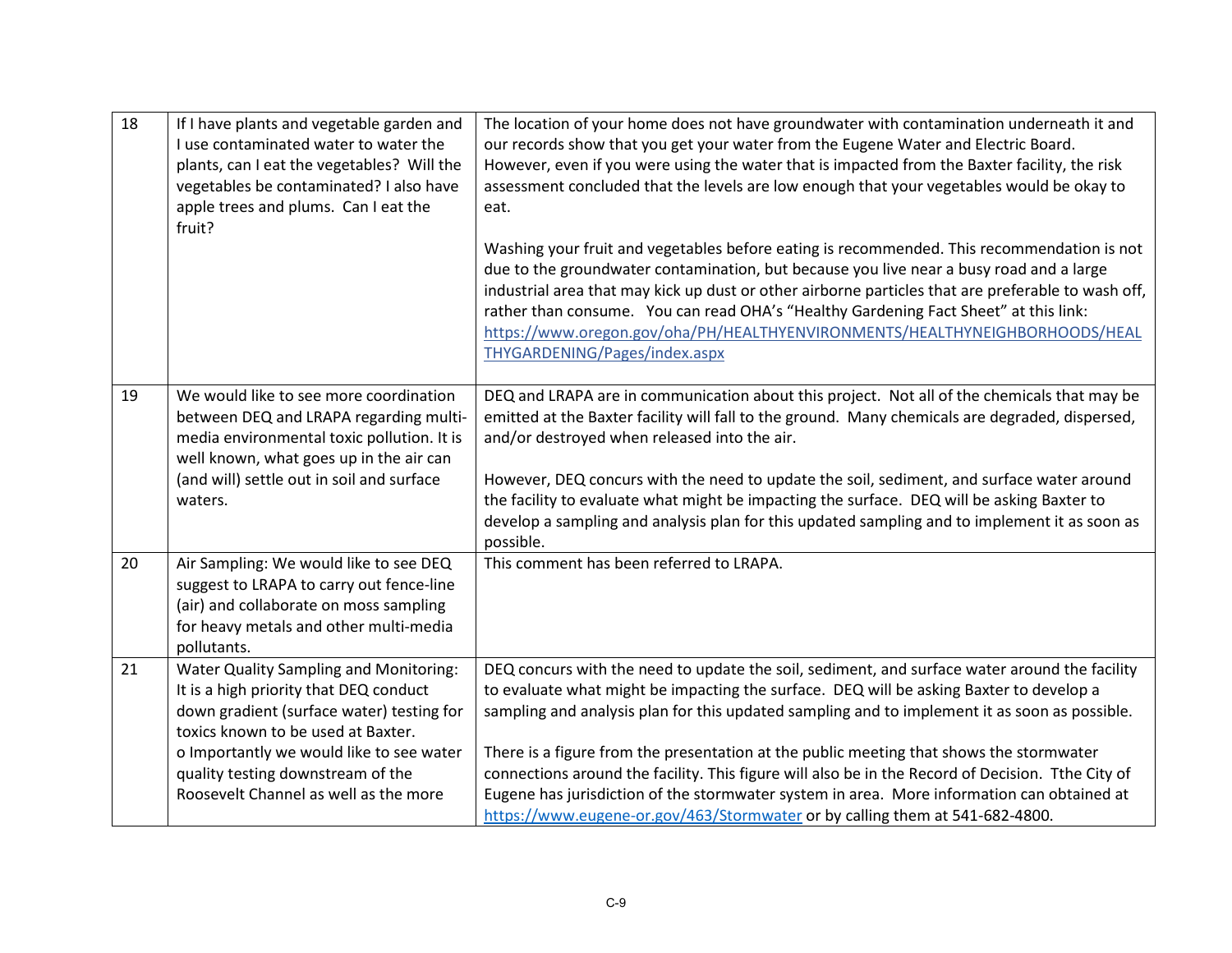|    | southern ditch/waterway where Baxter        |                                                                                                   |
|----|---------------------------------------------|---------------------------------------------------------------------------------------------------|
|    | discharges storm water.                     | The last bullet regarding third-party sampling of the holding ponds and stormwater discharge      |
|    | o We would also like to request that DEQ    | has been referred to DEQ's Water Quality Program. The contact for this program is:                |
|    | prepare a map of the downsteam              |                                                                                                   |
|    | drainages that connect with any run-off     | 165 East 7th Avenue, Suite 100                                                                    |
|    | or outfall pipes from Baxters. It is        | Eugene, OR 97401                                                                                  |
|    | impossible to glean this information from   | 541-686-7930                                                                                      |
|    | Google maps.                                |                                                                                                   |
|    | o It is important that the clean-up         |                                                                                                   |
|    | agreement require frequent                  |                                                                                                   |
|    | independent, third-party testing of water   |                                                                                                   |
|    | quality in their holding ponds on site as   |                                                                                                   |
|    | well as testing the water discharged off    |                                                                                                   |
|    | the facility site.                          |                                                                                                   |
| 22 | Can the DEQ request that OHA conduct        | DEQ has referred this comment on to OHA, but we have not recommended a new health                 |
|    | another environmental health/illness        | study. The data does not indicate there has been unacceptable exposure to the groundwater         |
|    | study?                                      | or soil contamination since the initial health studies were completed.                            |
|    |                                             |                                                                                                   |
|    |                                             | DEQ is asking Baxter to conduct updated sampling of the surface water, sediment, and soil         |
|    |                                             | around the facility and those results will be shared with OHA.                                    |
| 23 | We ask that, as part of the clean-up        | DEQ understands the perception that the stormwater discharges are heavily impacted, but we        |
|    | agreement, that JH Baxter pay for signs     | have no data indicating that Baxter has caused contamination in the ditches that would            |
|    | that will be placed along Roosevelt         | warrant the placement of warning signs. The City of Eugene has jurisdiction of the stormwater     |
|    | Channel within 100 yards downstream of      | system in the area. More information can obtained at https://www.eugene-                          |
|    | their facility indicating that the water is | or.gov/463/Stormwater or by calling them at 541-682-4800.                                         |
|    | not safe for human or pet contact.          |                                                                                                   |
| 24 | Coordinate Multiple State Agency Efforts:   | This comment has been referred to our regional program manager for his input as DEQ's             |
|    | To break the traditional "siloed"           | Cleanup Program recognizes the benefits of cross-program and cross-agency communication.          |
|    | approach that agencies frequently take      | We strive to do this coordination whenever possible. Below are responses to the specific          |
|    | to implement a toxic waste cleanup plan,    | bullets:                                                                                          |
|    | we would like to see the DEQ coordinate     | For Emergency Planning, Baxter is required by U.S. EPA to have a Spill Prevention, Control,<br>1. |
|    | the following multi-agency                  | and Countermeasures (SPCC) Plan that helps to prevent a release of chemicals in the event         |
|    | environmental health projects regarding     | of a natural disaster. The EPA regulates compliance with this plan.                               |
|    | the Baxter facility:                        |                                                                                                   |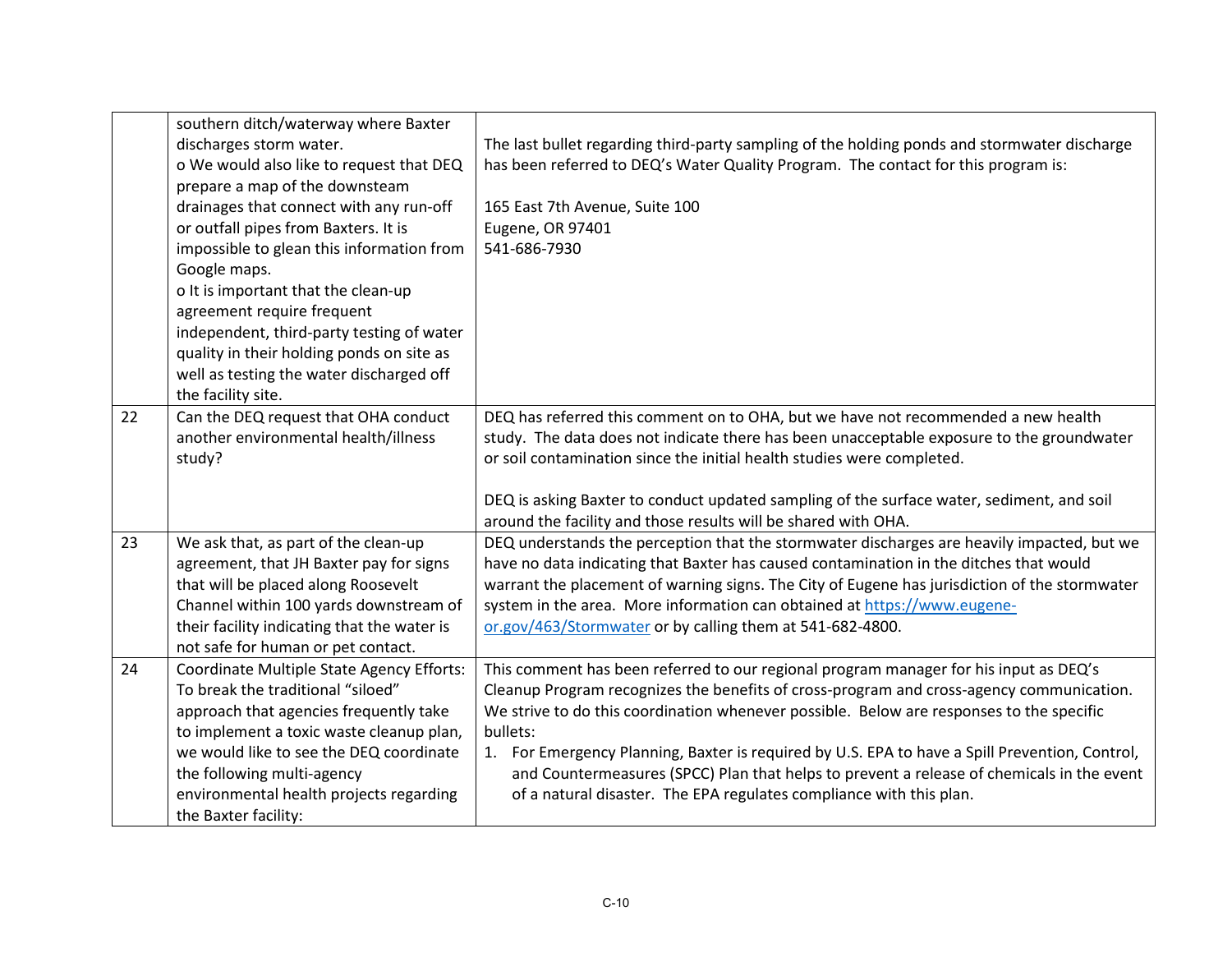| o Emergency Hazardous Materials             |    | Additionally, all regulated facilities, including Baxter, are inspected by the DEQ Hazardous |
|---------------------------------------------|----|----------------------------------------------------------------------------------------------|
| Management Planning: Involve the DEQ's      |    | Waste Program every 3 years. More investigation is conducted if complaints are received      |
| Hazardous Waste Program to require JH       |    | so Baxter has had both DEQ and EPA conduct inspections at various times.                     |
| Baxter to prevent hazardous materials       |    |                                                                                              |
| from being released into the surrounding    |    | Environmental law requires facilities to notify DEQ in the event of a spill or release that  |
| neighborhood or into the environment in     |    | exceeds the reportable quantity for each chemical. The SPCC plan requires notification to    |
| an emergency scenario such as flooding,     |    | EPA or the National Response Center.                                                         |
| earthquake or other environmental           |    |                                                                                              |
| disaster. JH Baxter must have               | 2. | DEQ does not train or instruct workers. Workplace safety is the authority of the Oregon      |
| preventative measures in place, including   |    | OSHA. If there are workers concerned about their working conditions, they (or a              |
| a plan to notify the surrounding            |    | representative for them) can contact Oregon OSHA directly or through an anonymous            |
| neighborhood and businesses in the case     |    | complaint line. The website is https://osha.oregon.gov/Pages/index.aspx                      |
| of an accidental spill or release. The plan |    |                                                                                              |
| should be updated every 5 years.            | 3. | DEQ is considering ways to evaluate the multiple potential sources of contamination to the   |
| o Worker Safety and                         |    | surface water ditches. This may take quite some time, but this comment is noted. In the      |
| Health: Work with Oregon                    |    | meantime, the additional sampling that Baxter will be doing offsite and the risk assessment  |
| OSHA to require Baxters to hold annual      |    | that LRAPA is authorized to require under the Cleaner Air Oregon Rules may provide some      |
| worker information and trainings sessions   |    | additional information regarding these issues.                                               |
| regarding preventing and reducing           |    |                                                                                              |
| exposure to toxic pollutants in             |    | LRAPA has stated that is it important to be aware that Senate Bill 1541 (SB1541) put a       |
| partnership with the DEQ and OR OSHA.       |    | restriction in Oregon's Statute that only allows the evaluation of public health risks from  |
| The meeting should be conducted by a        |    | toxic air emissions from multiple stationary air sources to counties with a population       |
| DEQ toxicologist. We have heard reports     |    | exceeding 500,000 people. As such, LRAPA does not have the authority under the Cleaner       |
| from workers that worker safety training    |    | Air Oregon rules to do multi-source evaluation and regulation because Lane County has        |
| and basic information about the potential   |    | less than 500,000 people.                                                                    |
| exposures to legacy and current             |    |                                                                                              |
| hazardous pollutants on site is not taking  |    |                                                                                              |
| place.                                      |    |                                                                                              |
| o Public Environmental Health Risk          |    |                                                                                              |
| Assessment: Due to the risk of multi-       |    |                                                                                              |
| exposure scenarios from multiple            |    |                                                                                              |
| polluters in the nearby neighborhood, we    |    |                                                                                              |
| believe the Bethel Neighborhood in West     |    |                                                                                              |
| Eugene would benefit from a joint           |    |                                                                                              |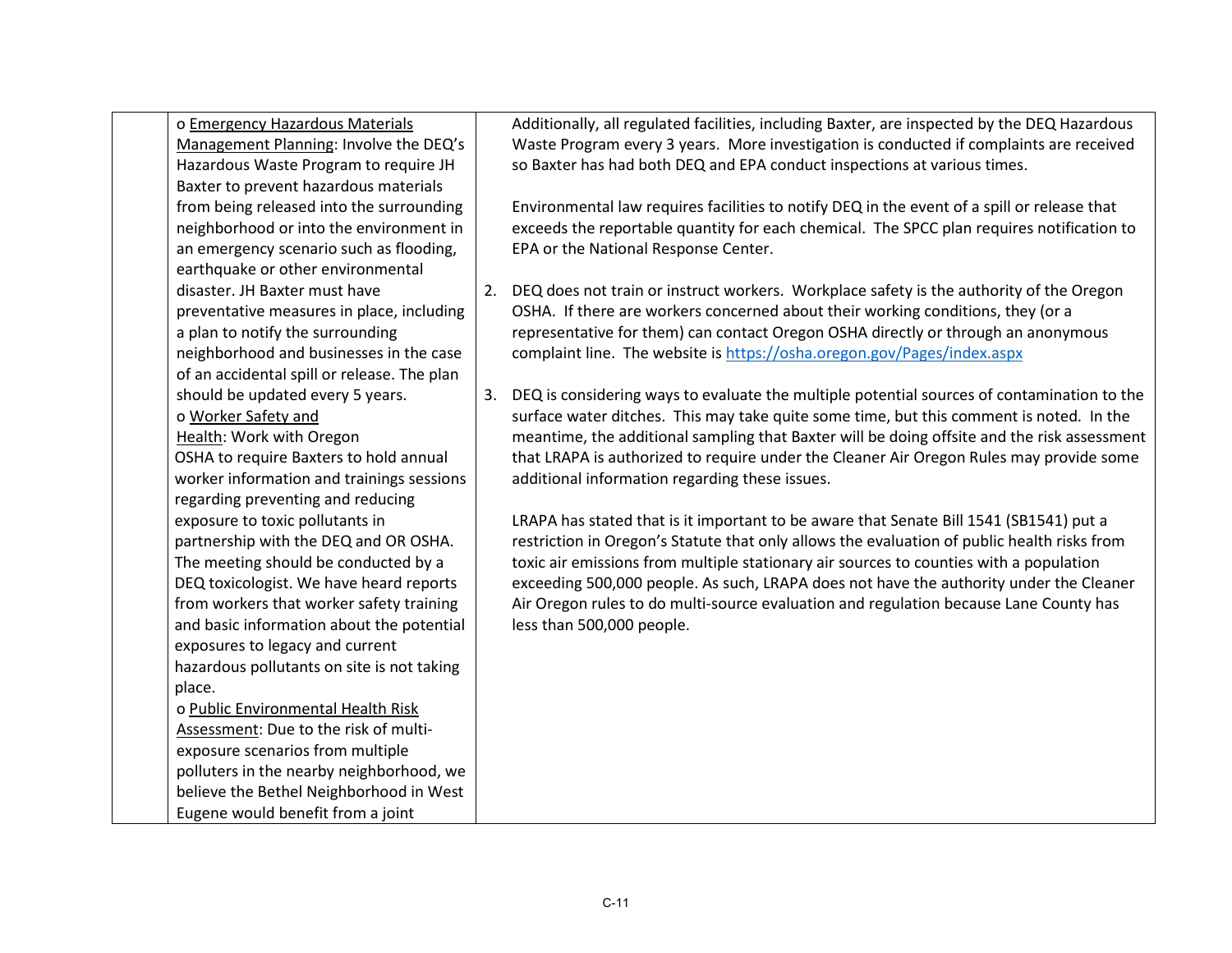|    | project by DEQ, OHA and LRAPA to           |                                                                                                  |
|----|--------------------------------------------|--------------------------------------------------------------------------------------------------|
|    | produce a cumulative exposure              |                                                                                                  |
|    | assessment. In other words, taking into    |                                                                                                  |
|    | account the metal plating, Pacific         |                                                                                                  |
|    | Recycling and their metal shredder, Trus   |                                                                                                  |
|    | Joist, Weyerhauser and Baxters and other   |                                                                                                  |
|    | polluters, what pollutants are potentially |                                                                                                  |
|    | accumulating in the neighborhoods north    |                                                                                                  |
|    | and northwest of this area, and what       |                                                                                                  |
|    | might be the public health impacts?        |                                                                                                  |
| 25 | It's been long overdue for this plant to   | DEQ has asked LRAPA to respond to your comment and they indicate, "LRAPA inspections and         |
|    | abide by the rules. They now do the        | monitoring of the facility have not identified any specific operations being conducted only at   |
|    | chemical emissions at night.               | night. Different treating options require different durations of retort treatment. The range may |
|    |                                            | be from several hours to several days."                                                          |
|    | I'm tired of the polluted air when they    |                                                                                                  |
|    | release their emissions. It burns your     | Additionally, the DEQ Hazardous Waste Program inspects and regulates the current operations      |
|    | nose and you can't breathe. If you can     | at the plant. Inspections occur regularly to ensure chemicals are not being dumped or            |
|    | smell something, it has particles. What    | mishandled in other ways. If you have further questions, please call 503-378-5071.               |
|    | particles are we inhaling? What particles  |                                                                                                  |
|    | are being dumped on your ground floor?     |                                                                                                  |
|    | Especially those of us on the same side of |                                                                                                  |
|    | town?                                      |                                                                                                  |
|    |                                            |                                                                                                  |
|    | I have complained to LRAPA and have        |                                                                                                  |
|    | them as a contact because the air quality  |                                                                                                  |
|    | is so awful when Baxter releases it        |                                                                                                  |
|    | emissions! It is not safe for human        |                                                                                                  |
|    | beings                                     |                                                                                                  |
| 26 | I urge DEQ to conduct an updated           | DEQ concurs with the need to update the soil, sediment, and surface water around the facility    |
|    | ecological risk assessment (the last cited | to evaluate what might be impacting the surface. DEQ will be asking Baxter to develop a          |
|    | study was from 1999) and potentially       | sampling and analysis plan for this updated sampling and to implement it as soon as possible.    |
|    | impose surface water testing               |                                                                                                  |
|    | requirements further downstream of the     | The frequency of testing the stormwater treatment system is specified in the NPDES permit,       |
|    | outfalls. DEQ should also extend the       | which is regulated by DEQ's Water Quality Program. DEQ increased the sampling requirement        |